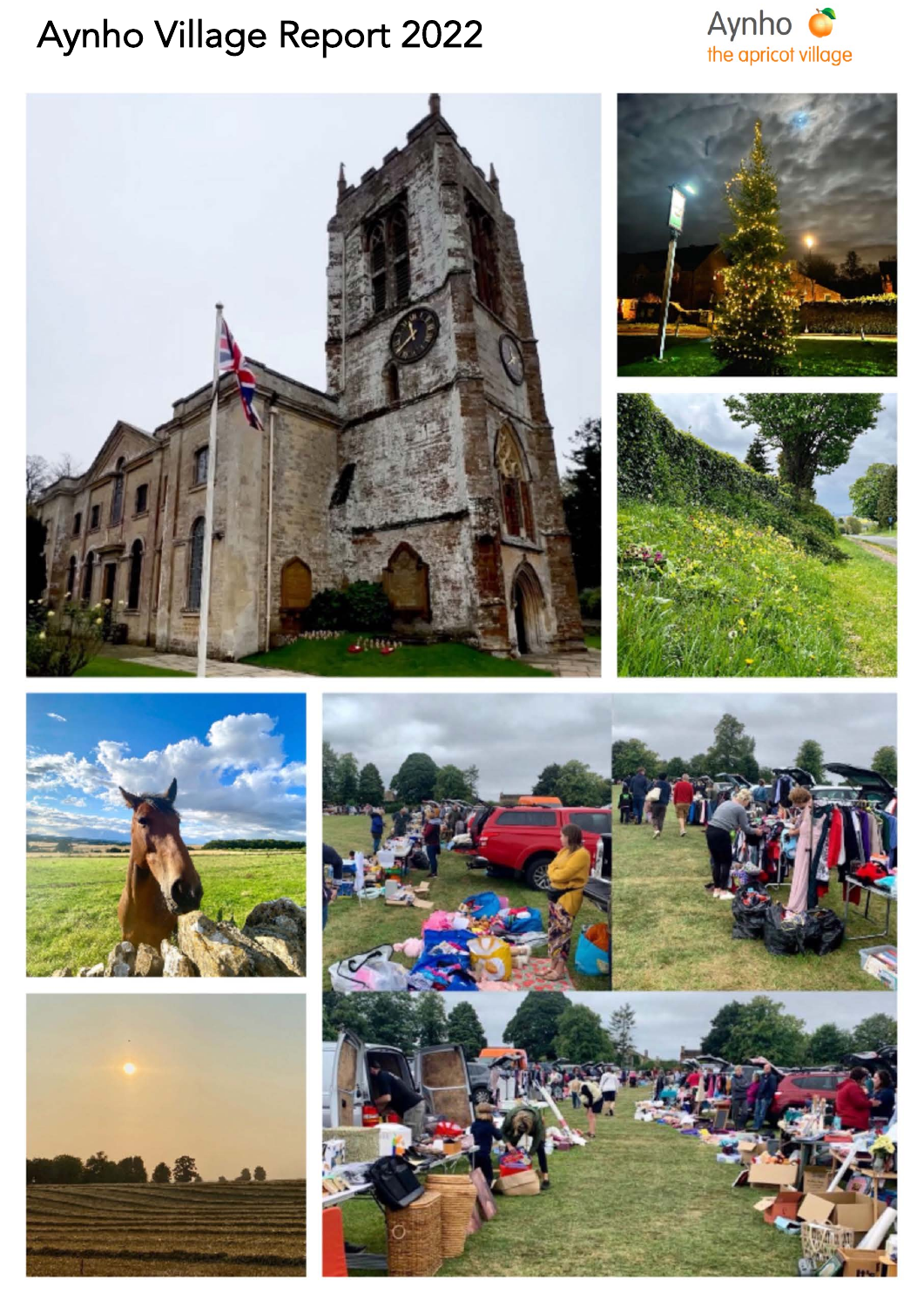### **INTRODUCTION**

Welcome to Aynho Parish Council's annual village report for the 12 months from April 2021 to March 2022. This report will tell you about the workings of your Parish Council and give an update on the many clubs, societies and groups active in the village.

As you may know, within the Parish of Aynho we have circa 300 households with a population of about 650 of which 550 or so are on the electoral roll.

From past Village Surveys we know that every five or six years about one-third of residents change and, from anecdotal feedback, we know this rate has probably accelerated during the pandemic. All of which makes this report, keeping residents informed of the work of the Parish Council and the availability of Aynho's many societies, clubs and groups, so important.

### PARISH COUNCIL'S ROLE & RESPONSIBILITIES

The aim of the Parish Council is to maintain and improve the amenities and resources of the village so making Aynho a more enjoyable and integrated community and safer village to live in.

In practical terms the Council owns and maintains the streetlamps, the sports field, the pavilion and playground facilities and equipment, the bus shelter and other amenities. It has responsibility for grass cutting and shares responsibility for general tidiness and litter clearance with West Northants Council (WNC).

The Parish Council is consulted on all planning applications but can only make observations on these. The Parish Council has no role or remit regarding any Highways issues but given the importance, impact and likely traffic increases on the B4100 and parking demands within the village generally, the Parish Council has opted to take a proactive interest and campaigning approach.

More generally, the Parish Council believes it has a role within the community to facilitate community liaison, events and initiatives that improve the village and from these, the wellbeing of its residents.

Periodically the Parish Council is asked for its views on a whole range of policy issues by regional councils and other governmental agencies.

### ABOUT THE PARISH COUNCIL

- Aynho Parish Council (APC) is ordinarily comprised of nine elected members; currently we have two vacancies and will hope to co-opt two new Councillors at our June meeting.
- For the year ahead (May 2022 to April 2023) Leslie Leighton was elected as Chair and Jeremy James was elected vice-Chair at May's Parish Council meeting.
- To support the work of the Parish Council, there is a Clerk (Chris Wilson) who is responsible for the administrative side of the PC's activities. Chris works part-time 30 hours per month. The PC's finances are separate from the Clerk and the RFO (Responsible Finance Officer - Stephen Brook) works 6 hours per.
- Full details of the Council membership are published on the village website (www.aynho.org). All Councillors are volunteers and are not paid for their services.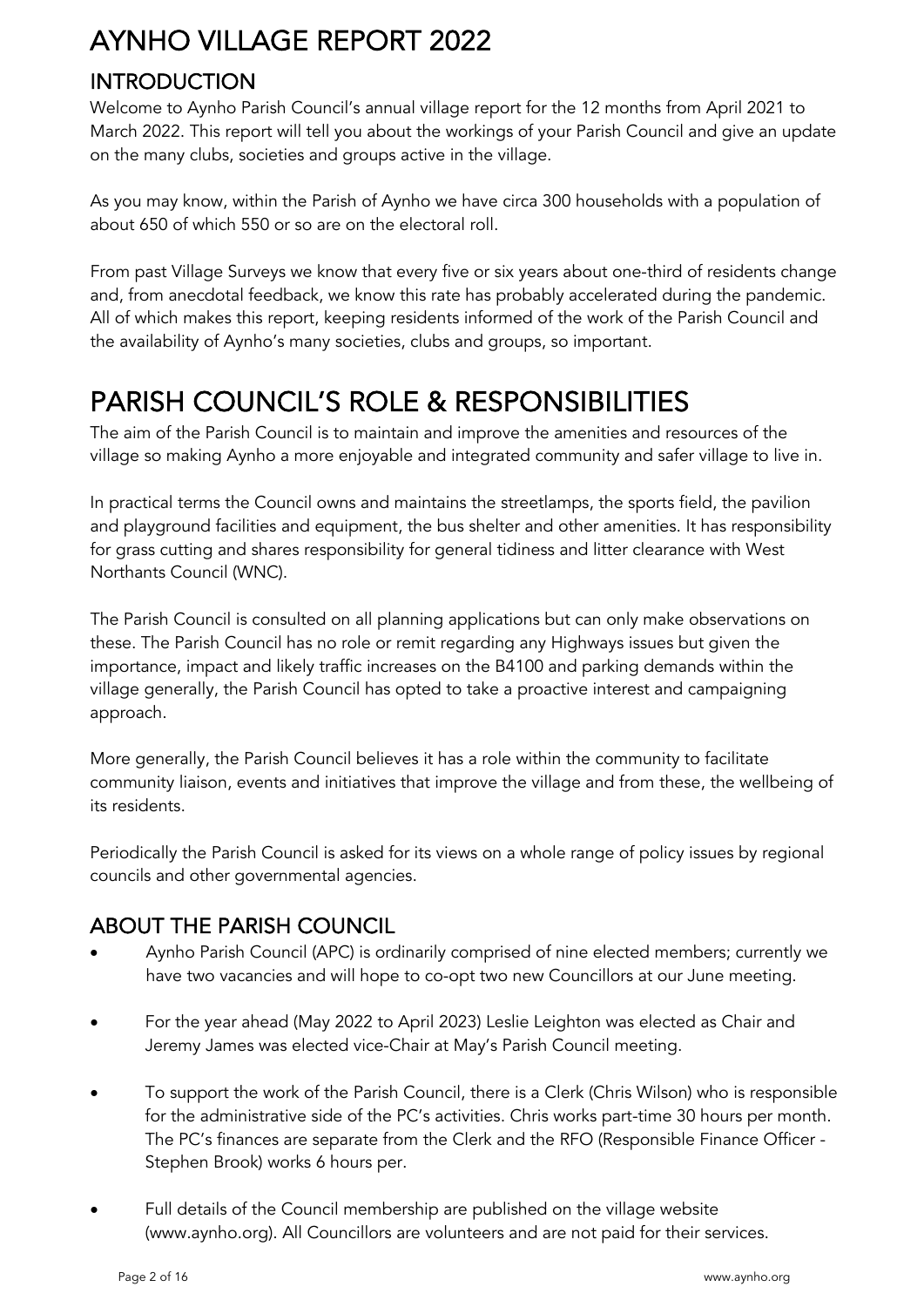- The Parish Council meets on the first Monday of every month except January and August. Meetings last circa two hours and members of the public are welcome to observe.
- If you'd like to know more about attending meetings or joining the Council at some point in the future, please contact the clerk, Chris Wilson (07887 548774 or clerk@aynho.org)

On behalf of Aynho Parish Council I'd like to say a massive 'Thank You' to David Icke and Rachel Moroney who recently retired from the Parish Council. And we'd like to continue our thanks for all Councillors and Officers that served in earlier years.

### PARISH COUNCILLORS

All Councillors are residents of the village, who having variously lived in the village for many years and others being relative newcomers. Responsibilities within the PC are split, first by issue and initiatives and secondly by areas within the village.

Pending the co-opt of new Councillors, the geographical areas of responsibility will be confirmed after the June meeting with updates in subsequent newsletters.

| Councillor/Officer | Areas of Responsibilities                      |
|--------------------|------------------------------------------------|
| Leslie Leighton    | Chair, Grants & Online                         |
| Jonathan Clinch    | Village Hall Liaison & PC Trustee              |
| Jeremy James       | Finances & Audit and Planning                  |
| Les Horley         | Aynho Eco                                      |
| Dawn Willis        | Maintenance and Grass                          |
| David Dean         | Highways, Traffic & Parking and Park Club Draw |
| Liz Hadley         | Aynho Active and Defibrillator                 |
| Chris Wilson       | Clerk to the Parish Council                    |
| Stephen Brook      | RFO (Finances and Audit)                       |

### THE WORK OF THE PARISH COUNCIL

As we discussed in last year's Village Report, the Parish Council has defined part of its vision of what we hope to achieve during the years ahead, whilst continuing to deliver the usual needs of the village in terms of grass cutting, village maintenance, management of the sports and playground facilities, responding to planning requests, etc..

To remind you, the objectives we've set ourselves for the years ahead focus on several initiatives that, we hope, contribute to building village life and wellbeing informed by lockdown, the changing profile of the village and the ambition to have a fitter, more active and engaged community. In Summary

#### • Connect the Community

Bringing the community together with periodic events at the sports facilities, whether games, team sports, events or new initiatives like seasonal fetes and markets, car boot sale, quiz and curry night, WFH (work-from-home) network and support group, coffee get-togethers, social evenings, etc...

#### • Get Aynho Fit and Active

Continue to develop the village's brilliant sports facility to give everyone something to do that keeps them active, fit and enjoying the outdoor spaces!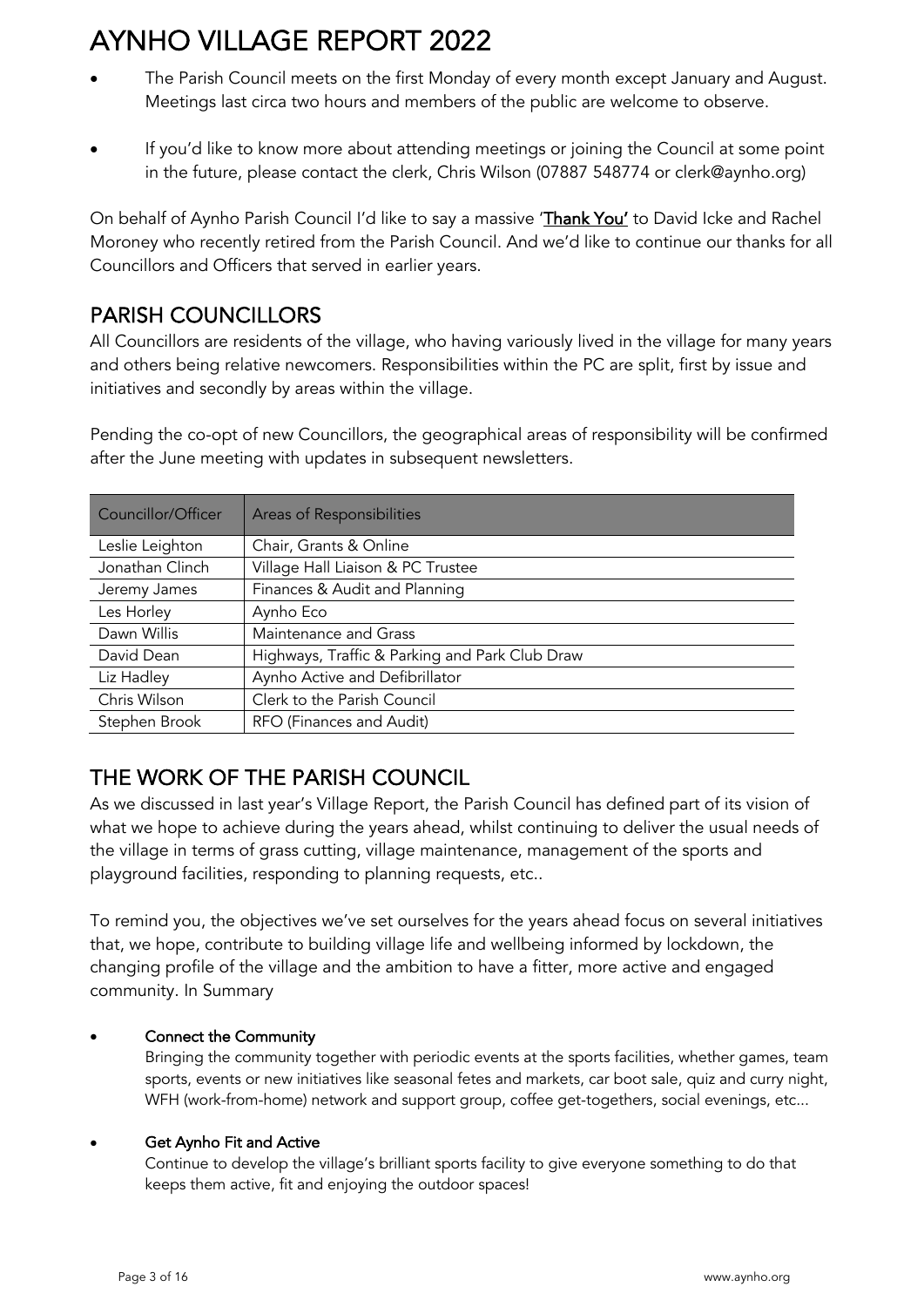#### Look after Aynho's Environment

Looking after our green spaces, that's hedgerows, verges and our own gardens enhancing the village's bio-diversity and minimising our collective impact on the environment.

#### • Build Towards Aynho's Carbon Neutral

From small ideas through to the biggest - all contribute to minimising our eco impact! For example, package-free shopping, local food pop-up event (5-miles travel max), community discussion of residents' heating and energy needs including best alternatives when replacing or installing central heating.

#### • Community Matters – Get Everyone Involved

We really hope that everyone will get involved, if not with some of the PC's initiatives, then community issues that matter to you and you're prepared to set-up your own group or club. So we're here to help, whether that's practical stuff like ideas and getting things going, publicity and/or helping with some initial costs to get the ball rolling.

#### • Make Our Roads Safer

Continue to campaign for improved Highways management of the village's roads, traffic flow and parking.

And, looking back over the past 12-months we've already started:

- To celebrate the easing of Lockdown Aynho staged its very own 'Independence Party' on  $21<sup>st</sup>$  July with free BBQ and 'at cost' bar for all residents. Along with live music, the event was a great success bringing together residents, both those living in the village for some time and many of the 'newbies' keen to meet their neighbours.
- Last year's August bank holiday car boot was a roaring success, generating an unprecedented £2,000+ income adding to development fund for the sports and pavilion facilities. And we're hoping to continue the same success this year, albeit with improved forward planning for traffic flows and parking.
- One of our community-minded residents organised seasonal fayres at the sports field, with profits kindly donated to the facility. The Parish Council are eager to encourage such events, that bring so many people together!
- Bringing people together for the bi-annual 'Keep Aynho Beautiful' initiative, with litter picking, kerb-side tidy-ups and other public spaces maintenance tasks.
- To help Aynho celebrate the Queen's Platinum Jubilee the Parish Council has approved a grant of £1,250 to the organising committee and made applications for road closures to help everyone have an enjoyable and safe celebratory weekend.

All of this, along with some 'business as usual' tasks for the Parish Council, such as:

- Re-new the grass cut tender, appointing a new contractor (Flint Landscaping) to a threeyear contract with grass cuts delivered against a seasonal schedule, scope of work and agreement of quality levels.
- During the past 12-months the Parish Council's focus on traffic issues on both B4100 and Charlton Road has really gathered pace as traffic levels have increased, HGV movements are perceptibly greater and recent large-scale commercial planning applications at Baynard's Green threaten ever-more traffic.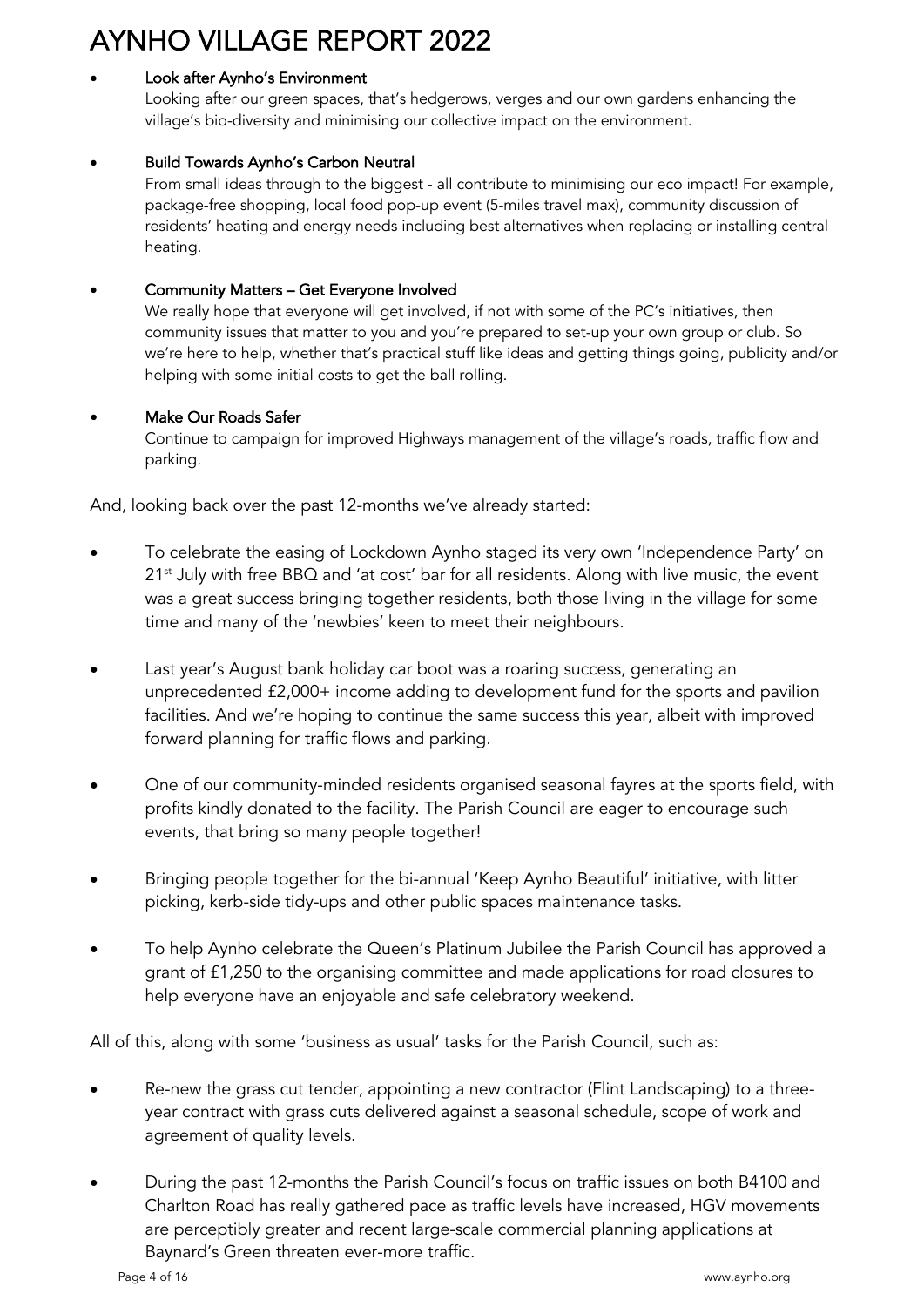In response, the Parish Council has actively engaged with all unitary authorities, Highways and Planning and with the developers (of Baynard's Green planning application). As a result, so far, Baynard's Green developers are now required to conduct a traffic survey of the B4100, we now have regular visits from the Northants Speed Watch team and their camera van, the general signage through the village has been improved, we're hoping for funding for another speed sign and, latterly, we now have been accepted onto the Northants Community Speed Watch scheme.

• Renewal of Aynho's Park Club Draw, part funding lottery prizes for players with at least 50% of revenue being directed to the maintenance of Aynho's sports and pavilion.

Many of these ideas and initiatives are discussed in more detail on subsequent pages. We'd encourage everyone to read and contact us if you've any questions or ideas that could enhance or add anything to these ambitions.

Obviously to make all these things happen requires funding, lots of energy and commitment of time from everyone and possibly working with other organisations, such as the Village Hall Management Committee and/or specialist interest groups (e.g., on environmental, ground and air heat source, etc.).

The Parish Council has allocated budgets from the current year's precept and will do the same again next year, as affordable. We also have huge ambitions to fund many of these ideas from grants and fundraising from business and government bodies.

Reading through these notes I hope you're as excited as we are at the possibilities of what could be achieved in the next few months and years. It's important to say that whilst the Parish Councillors are all committed to the hard work needed, we really would like others to get involved, whether that's supporting some of the ideas we've detailed here or developing your own community initiatives.

#### If you'd like to get involved, we'd love to hear from you.

### PARISH COUNCIL INITIATIVES

The following sections details some of these ideas (from above) and other roles and responsibilities of the Parish Council.

#### AYNHO ECO

Aynho Eco's Mission Statement includes, by its very nature, many long-term aspirations whilst hoping to achieve some small but important short-term objectives. And, despite some early issues that had to be overcome, we've made a start.

We're thankful for those that helped in Portway and Charlton Road with clearing ground, sowing seeds and planting plugs, albeit the sharp frosts at the end of March and a very dry April have made things difficult.

And despite our intentions to plant ferns and fox gloves in Skittle Alley by now, we think to opt for more native species that can better cope with our varying seasons and hope there may be better success. Though, with global warming, nothing is assured.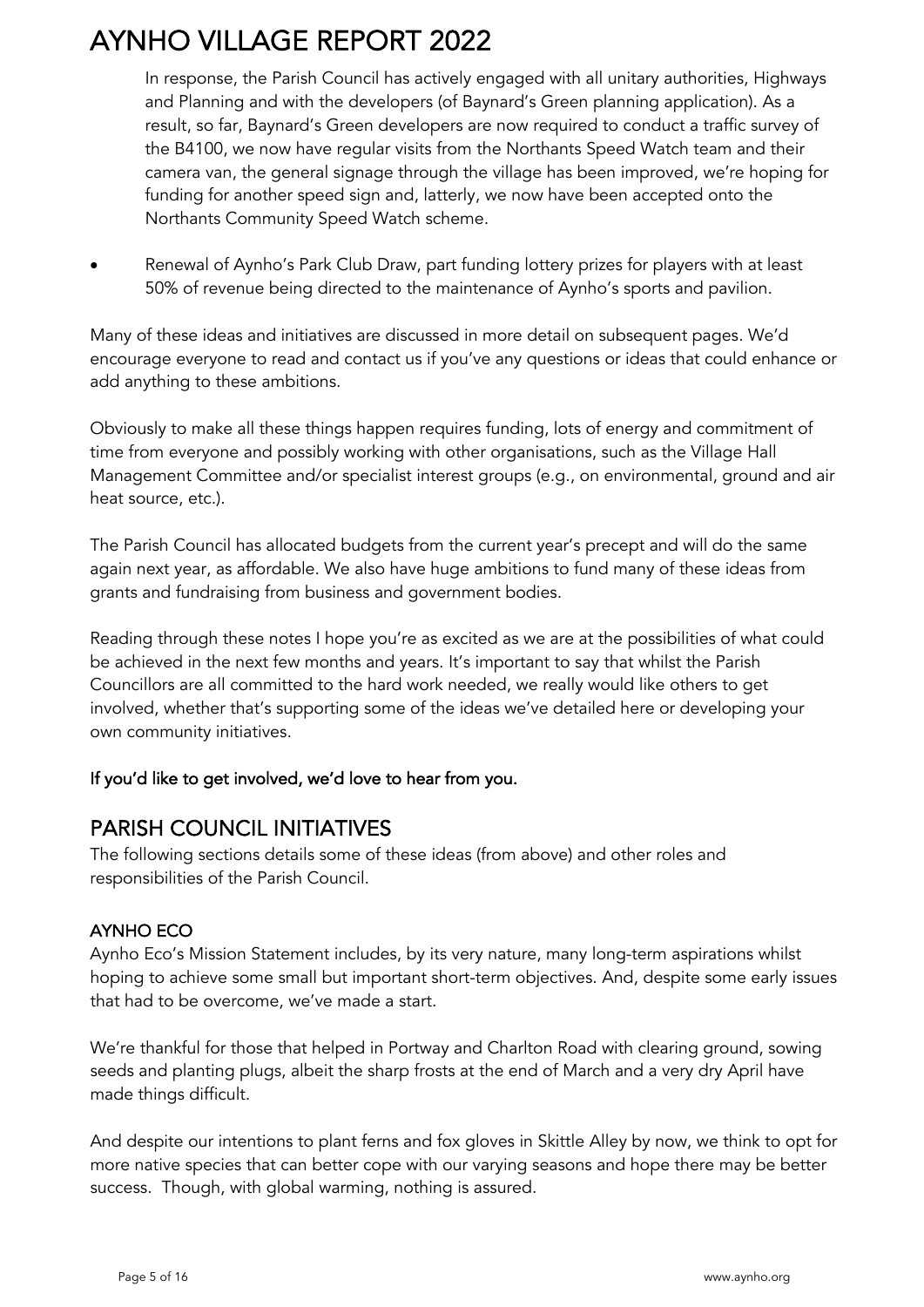If you'd like to get involved, with Skittle Alley and other areas of the village such as the Play Park, keep an eye on the newsletter or, better still, email me or Chris, the Clerk, and we'll keep you informed of plans and intended work.

Aynho Eco needs to be a community-based initiative. The success of the project will be dependent on the involvement of all those within the Aynho community. Together we will make a difference. *(*les.horley@aynho.org*)*

#### TRAFFIC, HIGHWAYS & PARKING

Issues of increasing traffic flows, unacceptable driving and speeds through the village and the threat of increasing traffic from near-by commercial developments continue to cause the Parish Council concerns for the future.

During the past 12-months there's been major improvements to the signage for Aynhoe Park House corner, locally known as Wembley Corner. Whilst not enhancing the Conservation area feel, the needed effect of raising awareness and reducing accidents at this point has so far been effective.

The Parish Council intend to add two new VAS (vehicle activated signs), one on the approach to Wembley Corner and the other for traffic approaching on the Banbury Road. We are seeking a grant for at least one of these.

Parking remains a problem in certain areas of the village and the Parish Council are now looking at ways to bring EV charging points to those areas where residents have little or no off-road parking.

Recently, the Parish Council has been vocal in our objections to a major commercial warehousing planning application at Baynard's Green (to Cherwell DC); our concerns being recognised and cited by Highways and the Planning Department requesting the developer to implement a B4100 traffic survey, the results of which might inform traffic restrictions as a result.

Recently most Aynho drivers will have seen the Northants Police Speed Camera van in the village on several occasions, which has resulted in several tickets being issued. We're actively encouraging on-going placement of the van.

As breaking news, Aynho has been accepted onto the Community Speed Watch scheme. This will be operating from 2nd – 30th July and the Parish Council need volunteers to operate and record details of offenders. If you'd like to be part of the team, we'd love to hear from you. It involves a few hours a week in teams of 3 people with training online. If this is to be a success Aynho needs people to get involved! To get involved please David Dean at csw@aynho.org or via Chris Wilson, the Clerk at clerk@aynho.org or on 07887 548774.

#### AYNHO ACTIVE

Aynho village has a number of sports facilities which are situated at the pavilion adjacent to Portway. The pavilion and sports field are accessible to all villagers and can also be used, for a small fee by local community clubs. Over the past few years we have seen the emergence of Aynho Active, which consists of groups of individuals throughout the village who come together to partake in various sporting activities.

Owned and managed by Aynho Parish Council, the facility management was recently taken over by Councillor Liz Hadley from David Icke. David worked extremely hard to set up many of the groups that are now well-established within Aynho Active – Thanks Dave!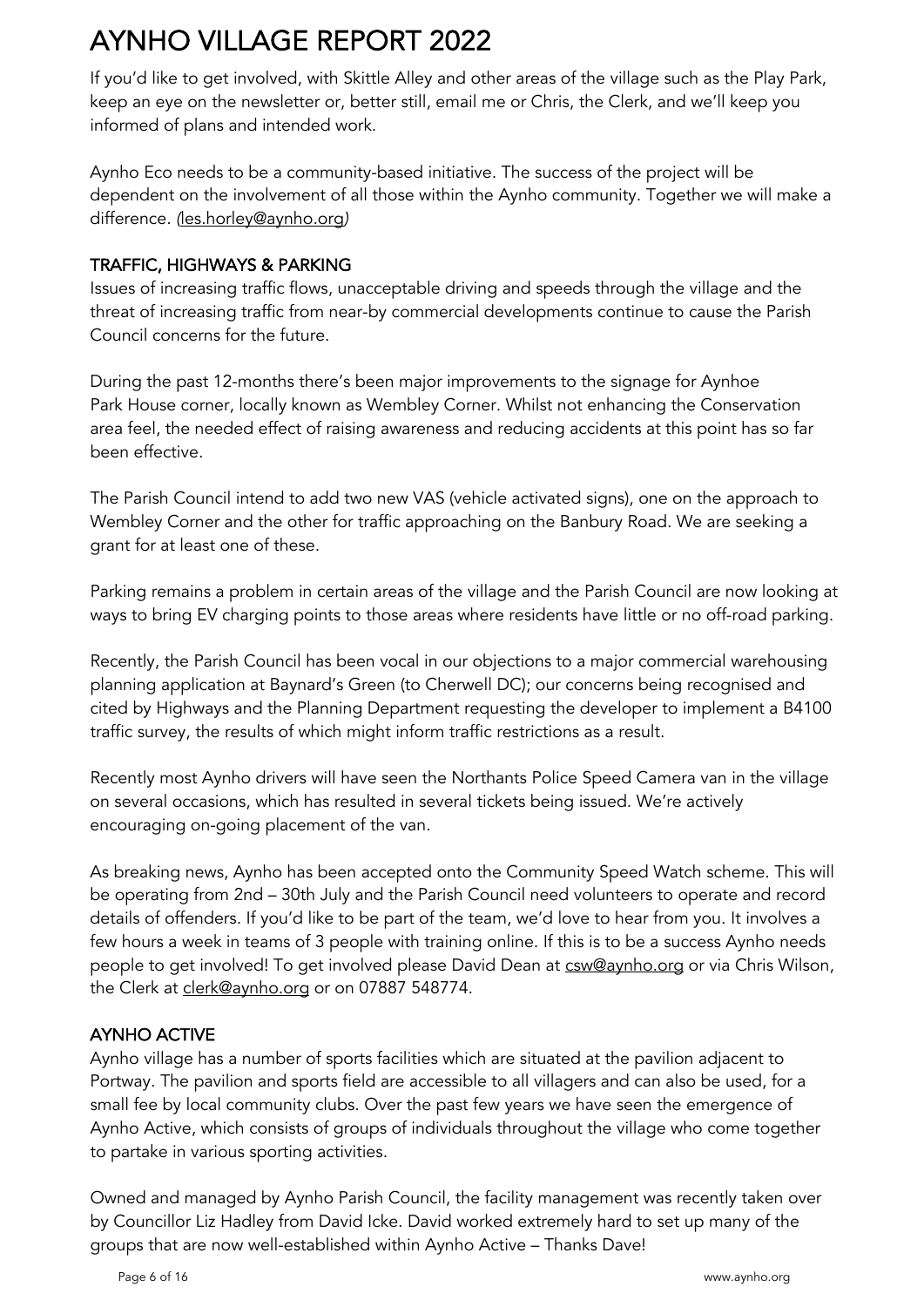The sports field spans a huge seven acres and encompasses: two football pitches, a Tennis/multi games court, 580m running/walking track and a recently added cricket pitch.

The pavilion has a small function room, a kitchen, toilets and two changing rooms. The car park allows for multiple vehicles, and we also have the recent addition of the shipping container for storage of Aynho Active equipment.

Furthermore, an abundance of equipment is now available for villages to use including:

| • Table football | Table Tennis    | $\bullet\,$ Mini Pool Table | • Tennis & Badminton  |
|------------------|-----------------|-----------------------------|-----------------------|
| • Rounders       | • Quick Cricket | Basketballs                 | • Discs for Disc golf |

Villagers and non-villagers can rent the pavilion and or the sports pitches for an extremely affordable price with concessionary rates for villagers.

Our current facility users include:

| ● Brackley Town FC         | • Aynho Health Walking Group | • Aynho Active Social Running Group |
|----------------------------|------------------------------|-------------------------------------|
| ● Aynho Community Football | • Disc Golf Club             |                                     |

The Parish Council plans to hold several events this year at the pavilion including:

| Placement of the marquee for the summer: |                      |                                |  |  |  |
|------------------------------------------|----------------------|--------------------------------|--|--|--|
| $\bullet$ Queen's Jubilee celebrations   | Annual Car boot sale | Halloween and Christmas Events |  |  |  |

In the past year we have carried out multiple works to improve the pavilion, with the help of many local residents, which have included:

| • Carpark and driveway maintenance | • Shipping container to replace sheds • Cleaning of patio areas |                                  |
|------------------------------------|-----------------------------------------------------------------|----------------------------------|
| • New post to front of building    | • Brick BBQ                                                     | • Introduction of Disc Golf Nets |

We have recently discussed longer term plans for the pavilion – which might include a significant re-modelling of the interior spaces given no real enhancements have been implemented since the pavilion was first installed in 1980. The current list of improvements is quite exhaustive, hence the review:

| • Replace electrics | • Replace lights and                          | • Improve fire, accessibility | • Decorate interior and exterior of |
|---------------------|-----------------------------------------------|-------------------------------|-------------------------------------|
|                     | update doors                                  | & H&S                         | <b>Building</b>                     |
| Replace old kitchen | • Remove shower and<br>reconfigure facilities | • Improve heating system      | • Clean and maintain tennis courts  |

The pavilion is a space for all, and we feel it should continue to be an integral part of the community. Anyone who wishes to assist with updates or has ideas should make contact.

#### We want the pavilion to be used by the whole community, so we welcome any fresh ideas or groups who are interested to make contact. (liz.hadley@aynho.org)

#### COMMUNITY MATTERS

The Parish Council are keen to encourage all residents to get involved with community initiatives. We're especially keen to support any resident who's interested in setting up their own community or specialist interest group(s) within the community; whether that's hobby based, a support group and/or activities focused.

To help get things going we're happy to help with initial ideas and support (if that helps…) and possibly free or low-cost use of the pavilion for your first meeting or two (obviously conditions apply). If you've an idea, make contact with us. We look forward to hearing from you.

(leslie.leighton@aynho.org)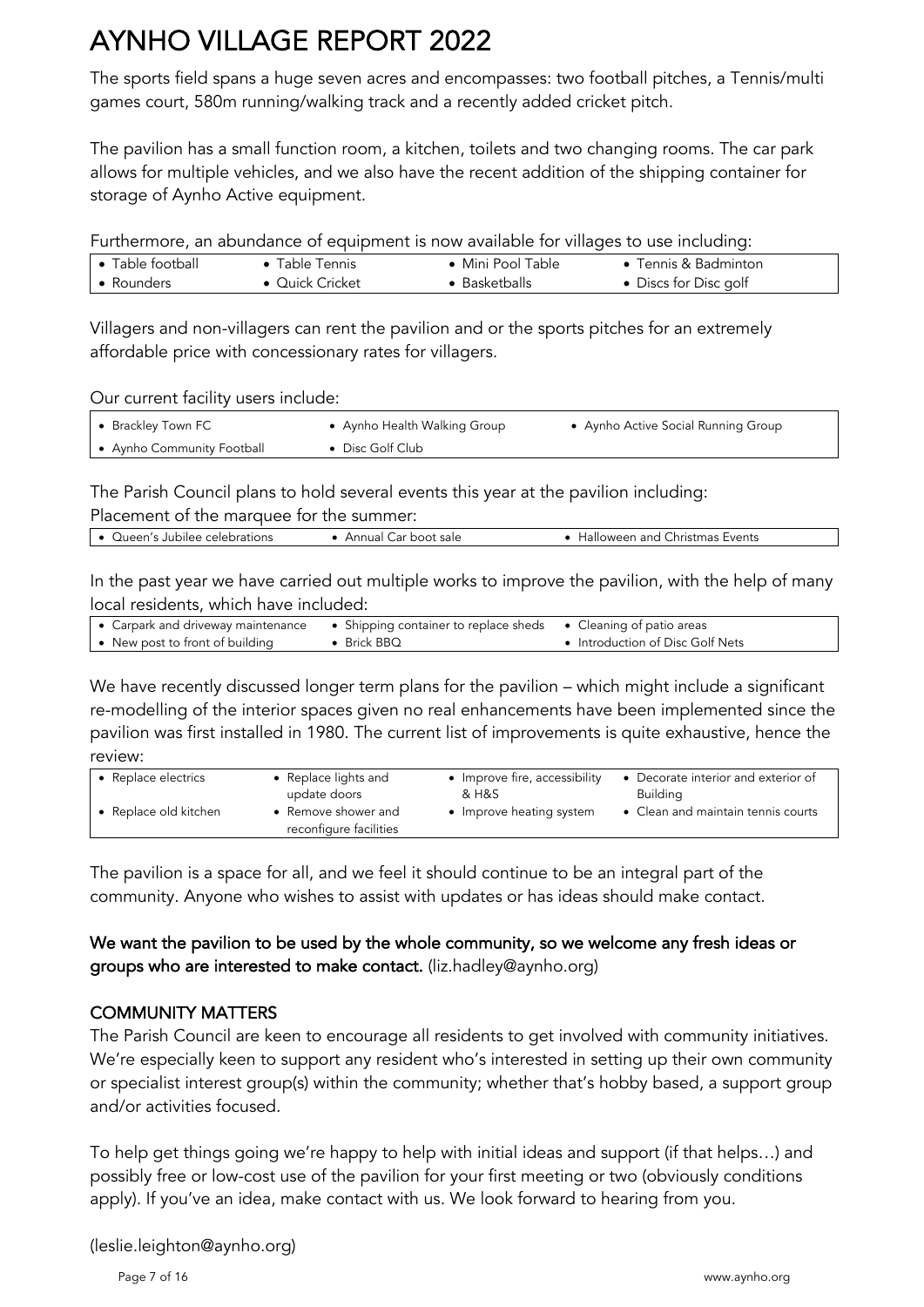#### GRANTS, FUNDING & DONATIONS

The Parish council is always looking to fund initiatives and activities around the village. One of the main ways to fund improvements and new activities and facilities throughout the village is through various available grants.

The council is currently actively seeking grants and funds to assist with: Aynho Eco – to improve village sustainability and reduce our carbon footprint and Aynho Active – to increase the number of activities available to our residents and funding to improve our green areas and spaces and, possibly, a significant upgrade to the sports field pavilion.

Whilst this list is not exhaustive, we are receiving information on a weekly basis about new funds that are becoming available. If there are any grants or available funds that you are aware of and/or that you think would be a good initiative – or would like to donate to a village initiative - please do not hesitate to contact us. (leslie.leighton@aynho.org)

#### **MAINTENANCE**

One of the Parish Councils largest costs is grass cutting, which requires several areas of the village to be cut 12-15 times a year. Every two or three years the Parish Council invites local companies to tender for the contract with decisions (of who to appoint) based on price, relevant experience and suitable references. This year we re-issued the tender, appointing Edward Flint (tree surgeons and grass cutters) to the contract.

For this year we've varied the grass cutting programmes to encourage biodiversity; cutting some areas (e.g., Portway sports field side) less frequently to encourage wildflowers to flourish and encourage the bees and butterflies.

From village surveys, we know the visual appearance of Aynho is one of the characteristics that residents most appreciate and is one the Parish Council works hard to maintain.

For many years now, local resident Peter Tustain has supported our work providing maintenance services to manage public spaces including weeding footpaths and general repair work around the village, as directed by the Parish Council. This year Peter has taken the decision to step down from this role. We would like to take this opportunity to thank Peter for his work over the past few years. Thanks Peter!

Without Peter's support, we'd like to ask all Aynho residents to step up and help by keeping the public areas around your own home tidy, maybe by keeping weeds under control, pruning back stray branches overhanging footpaths and, if you see litter, popping it in the bin. The Parish Council would be most grateful if everyone could give just a few minutes now and then to keep Aynho looking beautiful.

We know the village can do this! After all, the Keep Aynho Beautiful event in April collecting litter from the routes into and out of the village was a huge success. Thank you to all that volunteered. We collected 14 bags of litter. We aim to do this event twice a year. The second one will take place in October. We look forward to seeing you and meeting new faces in the village over tea and cake at the pavilion afterwards.

The bus shelter has had a makeover, and we think you will agree it is an improvement and is now a usable space. There are books available for all. If you have read a book you have enjoyed and would like to pass on please leave it on the shelf someone else to enjoy. Also, please use the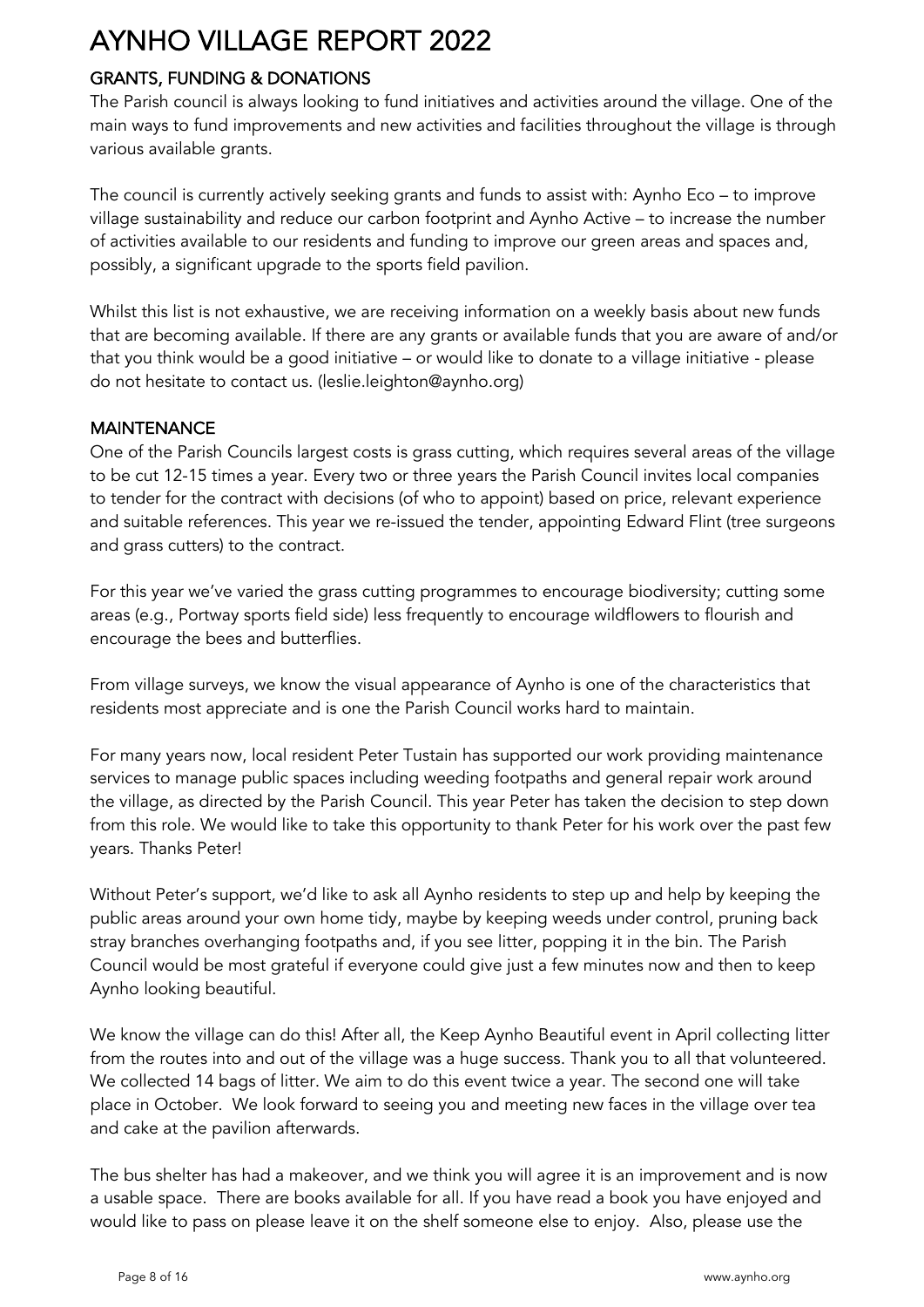notice board to advertise village events and local businesses. Let's continue to support local business.

The issue of dog fouling and associated diseases continues to concern the Parish Council. While most dog walkers are conscientious in clearing up after their dogs, regrettably there are still quite a few that don't. The Parish Council have put out five up-cycled poop bag dispensers and have provided poop bags. There are three along Black Path which is the worst area for dog fouling and further ones on Charlton Road and The Glebe. If you forget a bag or have run out, please take one. Please, if you're a dog walker, use a poop bag and clean up after your dog. The PC contracts the emptying the dog waste bins to Marcus Landscapes, weekly.

Lastly, if you see something that needs attention - such as potholes, broken paving slabs, etc – tell West Northants using their web site (http://bit.ly/wn\_highways). This is a quick and easy way of getting issues noticed and fixed. And, if you do tell West Northants of something let the Councillor Willis know too – she'll keep an eye on its progress and chase if things are going too slowly. (dawn.willis@aynho.org)

#### AYNHO DEFIBRILLATOR

As many of you know we are lucky enough to have a village defibrillator. The defibrillator is situated on the front of the village hall, to the left of the main entrance. Our device is called an AED — Automated External Defibrillator. This portable, lightweight device can be used in the event of an emergency and is designed for ease of use.

The Parish Council ensures that the defibrillator is kept in good working order and is ready, if required. Regular checks ensure that the battery is charged, the pads are in date and the device is not damaged in any way. Over the past year the Parish Council has been considering the possibility of a second defibrillator at the pavilion site. (liz.hadley@aynho.org)

#### AYNHO PARK CLUB DRAW

The Aynho Park Club Draw (PCD) is the village lottery that raises funds for the maintenance of the pavilion and sports field. The draw is back up and running now with an annual fee of £18. There are a lot of members who have either not renewed their subscription or have only paid £12 as this was the fee last year. The Draw now runs from April to March.

If you have not renewed your subscription and wish to do so then please do to Account Name "Aynho Park Club" Sort code 30-11-08 Account Number 00467143. Please use your name as a reference on the payment, thank you. Please ensure this done by  $1<sup>st</sup>$  July to be included in this year's draw. Payments after this date will be treated as donations. Any previous members who have not renewed by 1<sup>st</sup> July will not be entered into the draw.

If you have renewed paying the old £12 amount, then we would ask you to send a further £6 with your name as reference and change any standing orders for next year. If we do not receive the extra £6 then you will only be eligible for 8 draws not the full 12.

We would like to thank Rachel Moroney for efforts during COVID and wish her luck in her move from the village, Jeremy James and David Dean are the present administrators of the Draw.

#### You have to be in it to win it!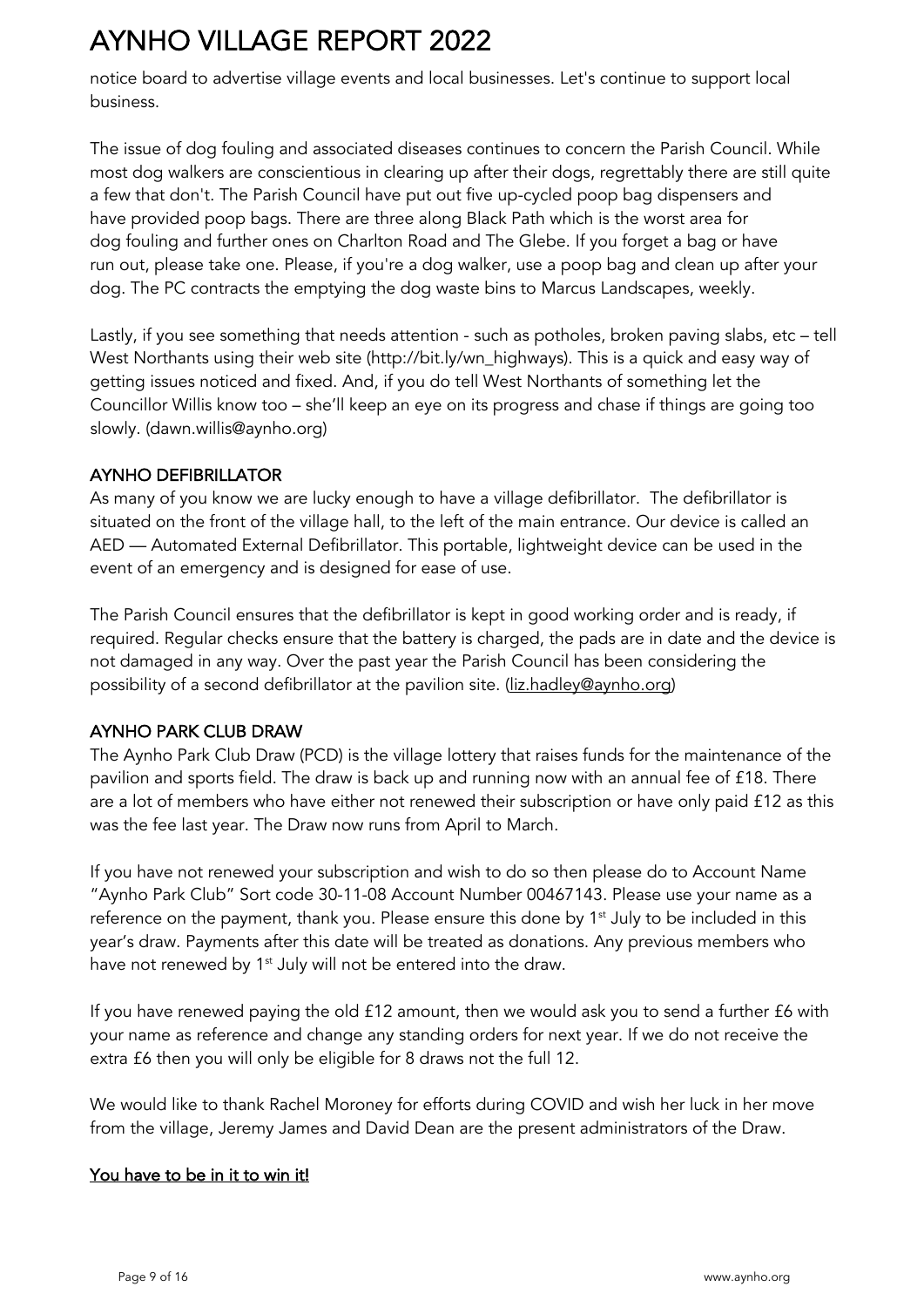#### AYNHO ONLINE

The Parish Council maintains the village web site (aynho.org) providing a single web resource for 'everything Aynho'. Both Parish Council information and the details and reports of the village's clubs, societies and groups featured here. Also, the village is featured on both Instagram (@aynho.village) and Twitter (@aynho). Separately there are two active Facebook pages (search 'Aynho Active' and 'Aynho Community').

If you'd like to contribute to the web site (e.g., write articles, contribute pictures, etc) please contact the Clerk. And if you regularly post pictures of the village onto Instagram please tag them #aynhovillage, so making them easier to follow. (leslie.leighton@aynho.org).

#### PLANNING

The Parish Council is consulted by West Northants Council on all planning applications and is asked to give a view, based on planning considerations and our own objectives of protecting the unique look and feel of the village, as to whether an application should be supported or not supported with comments as required. Whilst the views are not binding on WWNC Plans, they can help direct and influence decisions. Please use this link (http://bit.ly/wn\_planning ) to look at WNC's planning portal. (jeremy.james@aynho.org)

#### PARISH COUNCIL FINANCES

In Summary:

All accounts are available for inspection under usual rules for public funds. (rfo@aynho.org)

|                |                                             | Year ending     |                 |  |
|----------------|---------------------------------------------|-----------------|-----------------|--|
| Box No.        | <b>Description</b>                          | 31/03/2021<br>£ | 31/03/2022<br>£ |  |
| 1              | Balances brought fwd                        | 18818           | 20544           |  |
| $\overline{2}$ | Annual precept                              | 25920           | 26698           |  |
| 3              | Total other receipts                        | 14244           | 7537            |  |
| 4              | <b>Staff Costs</b>                          | 7650            | 6277            |  |
| 5              | Loan interest/capital repayment             | 2080            | 2080            |  |
| 6              | Total other payments                        | 28708           | 18707           |  |
| $\overline{7}$ | Balances carried forward                    | 20544           | 27716           |  |
| 8              | <b>Total Cash and Short Term Inve</b>       | 20544           | 27716           |  |
| 9              | Total Fixed Assets and Long Term Investment | 132357          | 138157          |  |
| 10             | <b>Total Borrowings</b>                     | 8320.00         | 6240.00         |  |

### IN CONCLUSION

We trust that this Report has helped you better understand the work of the Parish Council and given you an insight into our ambitions for the year(s) ahead. Our hope is that the work of the PC and things we can achieve together as a community will make Aynho a better, happier, safer and more enjoyable place to live.

If you'd like to discuss anything detailed here, please contact me or one of the other Councillors. We'd be happy to hear from you.

Lastly, I'd like to say a massive **Thank You** to all my fellow Parish Councillors and Officers for all their hard work and time, which they give freely to make things happen. And, similarly, thank both Rachel Moroney and David Icke who, until very recently, were energetic members of the Parish Council.

Leslie Leighton, Chair (leslie.leighton@aynho.org)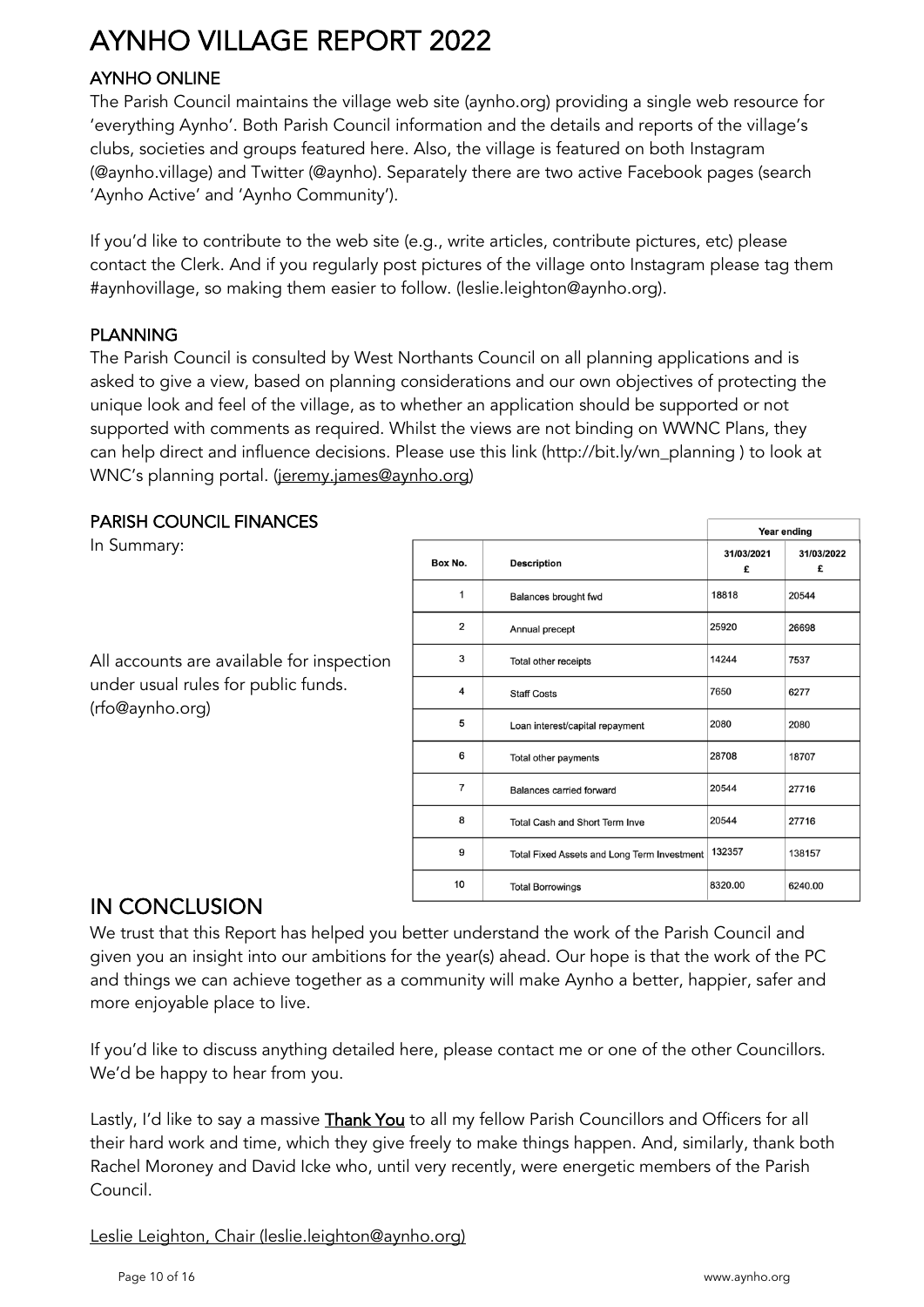# Aynho's Clubs, Societies and Groups<br>The following are short notes from the village's clubs, societies and groups variously telling you

something about themselves, describing their past year, hopes for the next year and how to make contact. The Parish Council would like to thank everyone who provided details.

#### THE VILLAGE ALLOTMENTS

There are 18 village allotments on the Charlton Road between 1st and 2nd crossing. There was 100% occupancy in 2021. Allotmenteers are from Aynho or have connections with Aynho and live in nearby villages (Charlton (1) and Bloxham (2)). The allotments are contained within a hedge, have a central path dividing the whole into two halves; there is an access gate off the Charlton Road and parking for about 8 cars on the verge. The plots are a very good size – about 5mx12m – each with their own access path and mostly fenced in to protect from rabbits. It is a little haven as a nature reserve! Excellent vegetables and flowers were grown in 2021 despite the varied weather; having our own water supply helps in the warm, dry periods.

At the end of 2020 there were 4 requests from the Village for allotment space – and a reallocation of plots was made for 2021. Two allotmenteers moved from half plots to full plots for 2021. Rents remain £5 for a full plot and £2.50 for an half plot; costs for services are approximately £10 depending on how much water is used. Good value – good exercise – good fun – great veg and flowers. Come and join the community and give it a try!

History and Charitable Status. The allotments are part of Aynho's history. An historic charity runs the allotments on what was described as Poor's Land "an allotment, of about one acre……..which appear, by a conveyance to trustees in the reign of Charles 1, to have been purchased with some ancient benefactions to the poor of Aynhoe" . Nowadays the rents, as arranged by the Trustees, for each plot (currently £5) are distributed annually to the poor of Aynho up to a total of about £90. There is no other income. The charity is called Poor's Piece Charity and "excepted from the requirement to register" with the Charity Commission (since 2008) in view of the very low annual income and no expenditure!

#### THE VILLAGE ALMSHOUSES – JOHN BAKER CHARITY

2021 started with three vacancies with two of the houses needing refurbishment. New residents arrived and settled in late March and all eight of the Almshouses have been occupied for the year and currently there are no foreseen vacancies.

The Almshouses are run by the John Baker Charity, itself made up of Trustees living within the village and being the representatives of the Parochial Church Council and the Parish Council. Between them the trustees cover the roles of welfare, administration, property management and financial management.

Villagers who might be interested in a future vacancy for themselves or for a member of their family, or who would like more information about living in an Almshouse, are requested to contact the trustees via the village website where there is background information and the financial reports for 2021 and previous years - https://www.aynho.org/alms-houses/.

2022 is the bicentenary year for the Almshouses – 200 years since the legacy of John Baker was brought to fruition by the first trustees and the houses built on the edge of the village by village stonemasons and craftsmen. It will be celebrated, and the founder remembered.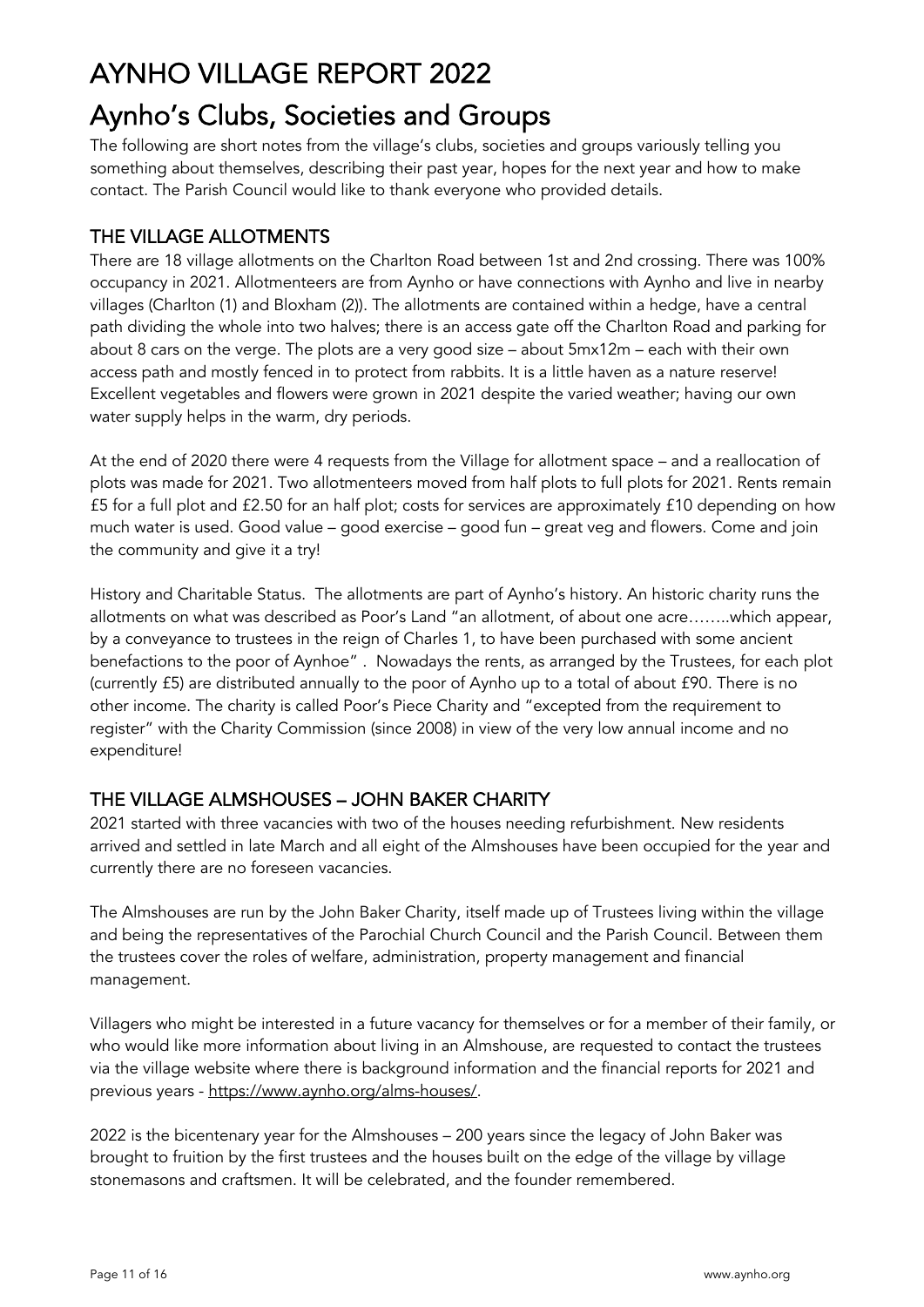### CANASTA CLUB

Unfortunately, due to the Pandemic, our activities were stopped after our game on 3<sup>rd</sup> March 2020 and we have been unable to begin again. We had hoped with the gradual lifting of restrictions we could revive the club; however, many regular players fall into the vulnerable category, and we have not been able to restart. The club met on a Monday afternoon at 2.00 pm finishing around 4.30 pm. The venue was between one of our regular members houses on a rotational basis.

Currently the Group is dormant, anyone interested in re-starting the club please feel free to contact Kathy White on kathywhiteaynho@gmail.com or 01869 810418.

#### AYNHO GARDENING CLUB

In usual circumstances, the Aynho Gardening Club follows a programme of events for the year which is published at the AGM of the previous year. These events take place on the second Wednesday of the month from January to November. The meetings are held in the Village Hall and involve a talk on some garden-related subject, or a talk with photographs on a particular garden/gardens of interest. This is followed by refreshments and time for a chat. Once a year a day trip to a particular garden is arranged when a coach is booked to take and return members to our destination. An evening visit to a local garden is also arranged in the summer when members of the Club drive themselves. The AGM takes place in November, followed by entertainments and 'bring and share' Buffet. We are a thriving and friendly Club with over 50 members and monthly events are well-attended by over 30 members. The yearly subscription for Membership to the AGC is £12.

Last year the programme was greatly curtailed due to the continuation of the pandemic; three talks took place at the beginning of the year before everything closed down. Activities re-started again in June when Members were kindly invited to an evening visit to 2 The Square, Aynho. The garden looked stunning, and Members thoroughly enjoyed the 'get-together'. A visit to Primrose Garden in Steeple Aston took place in July. A medium sized Flower and Vegetable show was staged in August. In September four village gardens were visited followed by a sumptuous tea hosted by the McClellans. A talk in the Village Hall about the Restoration of the Stowe Gardens took place in October. The AGM was held in November; considering the pandemic restrictions, the Club managed to maintain a decent programme.

The recently installed Audio/Visual equipment with a super-fast internet connection in the Village Hall has enabled the Club to have its first 'Zoom' talk in April of this year. The AGC would like to thank the Village Hall Committee, with particular thanks to Johnathan Clinch, for this marvellous facility. Speakers do not come cheaply, so the possibilities of 'Zoom' talks greatly reduces costs for the Club and allows speakers from around the country to be used. Thank you.

New members to the AGC are always very welcome – members do not need any particular knowledge of gardening techniques or plant names. Information about the Gardening Club can be found in the Newsletter or on the village website or ring Annabel Bellamy (810847) or members on the Committee.

#### AYNHO WELLBEING WALKS

Covid restrictions continued to affect the Health Walks during the early part of the year although, being an outdoor activity, numbers were not restricted by the regulations but by individual preferences. Some of the long walks returned in smaller numbers during March.

As all walks need to be led by a qualified Walk leader and as a number of people were still shielding or a bit wary or coming together as a group, we did not officially restart all walks until 8<sup>th</sup> April 2021.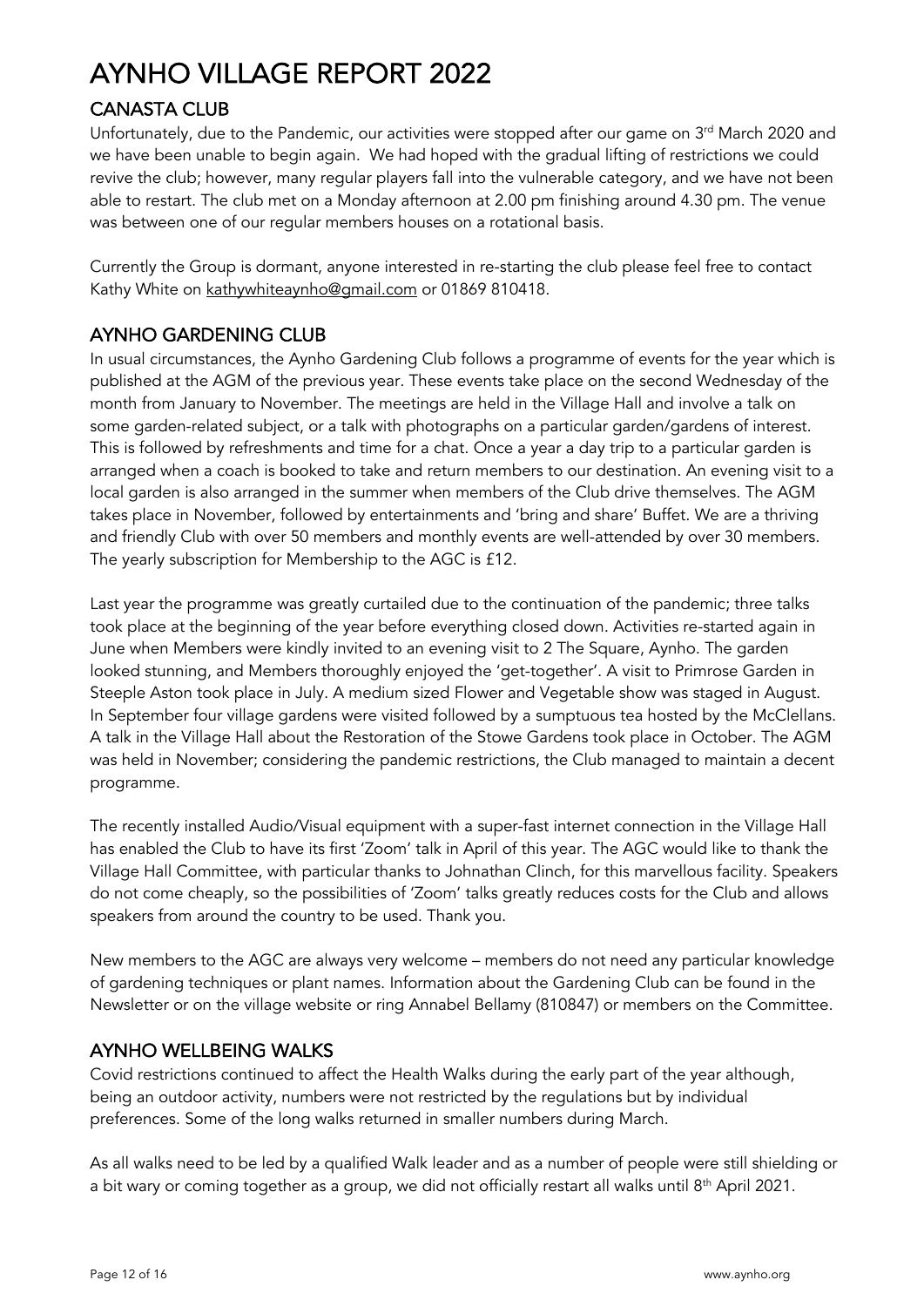The pavilion was open for use of the facilities and some refreshments were available although they were consumed outside. Masks and hand sanitisers were mandatory when going inside the building. This worked well throughout the year and kept up the social side of walking.

Some of our previous walkers did not return and others came intermittently throughout the year but we also gained a few new ones. Throughout the year, the track around the sports field continued to be used regularly by many villagers and has again been a major factor in keeping many people in better health both physically and mentally based on the comments made.

During the latter part of the year our numbers increased gradually although we have lost some walkers and Walk Leaders from outside the village. Sanitisers remain available in the pavilion but masks are no longer required. When the weather is cold, walkers can gather inside but remain socially distanced as numbers can allow this.

The Walking for Health Scheme changed during the year and is now managed by The Ramblers and known as Wellbeing Walks. Although the administration has changed, the walks remain as they were and are still FREE to anyone wanting a bit of exercise and some good company (as well as a cuppa and cake)

We are short of Walk Leaders, and training sessions are restarting. if anyone is interested in either walking or becoming a Walk leader, please do contact me or any of the Walk Leaders.

Kathy White kathywhiteaynho@gmail.com 01869 810418

#### AYNHO HISTORY SOCIETY

The Aynho History Society meets in the village hall on the last Wednesday evening of the month, except in July, August and December. We currently average about 20 people for each presentation.

We cancelled all our meetings during lockdown and were able to rearrange most of them once rules were lifted. Sadly our secretary, Peter Cole, suffered a serious illness and has been unable to continue in his role. Jill Wightman, Douglas Ward and my wife, Carol have played a key part in keeping the society running.

Since we resumed meetings last July with The Waddesdon It Girls, we have had a series of excellent presentations on subjects such as, Tooley's Boat Yard, The Local Home Guard, The Dunsdon Brothers, who were local highwaymen, and most recently, a fascinating account in full costume of the Tudor Easter Festival. We have a programme for the rest of the year and the posters will appear in due course. We continue to charge £2 per evening.

I shall be stepping down at the end of the year so we would like to hear from anyone who would be interested in taking over. Contact: Keith McClellan, 01869 810346 keithcarolmac@gmail.com

Keith McClellan Chairman 01869 810346 and Peter Cole Secretary 01869 811261

#### ST MICHAEL'S CHURCH

St Michael's Church is open to everyone every day of the week – for peace and quiet, contemplation, prayer and support. Its churchyard is the final resting place for lots of villagers recent and long gone – we are reminded of all that history in the village just by reading the names and remembering the stories. Covid has not changed any of these aspects. We may have had the occasional closure in the last 12 months and come together under a few restrictions – but all in all, not much changed.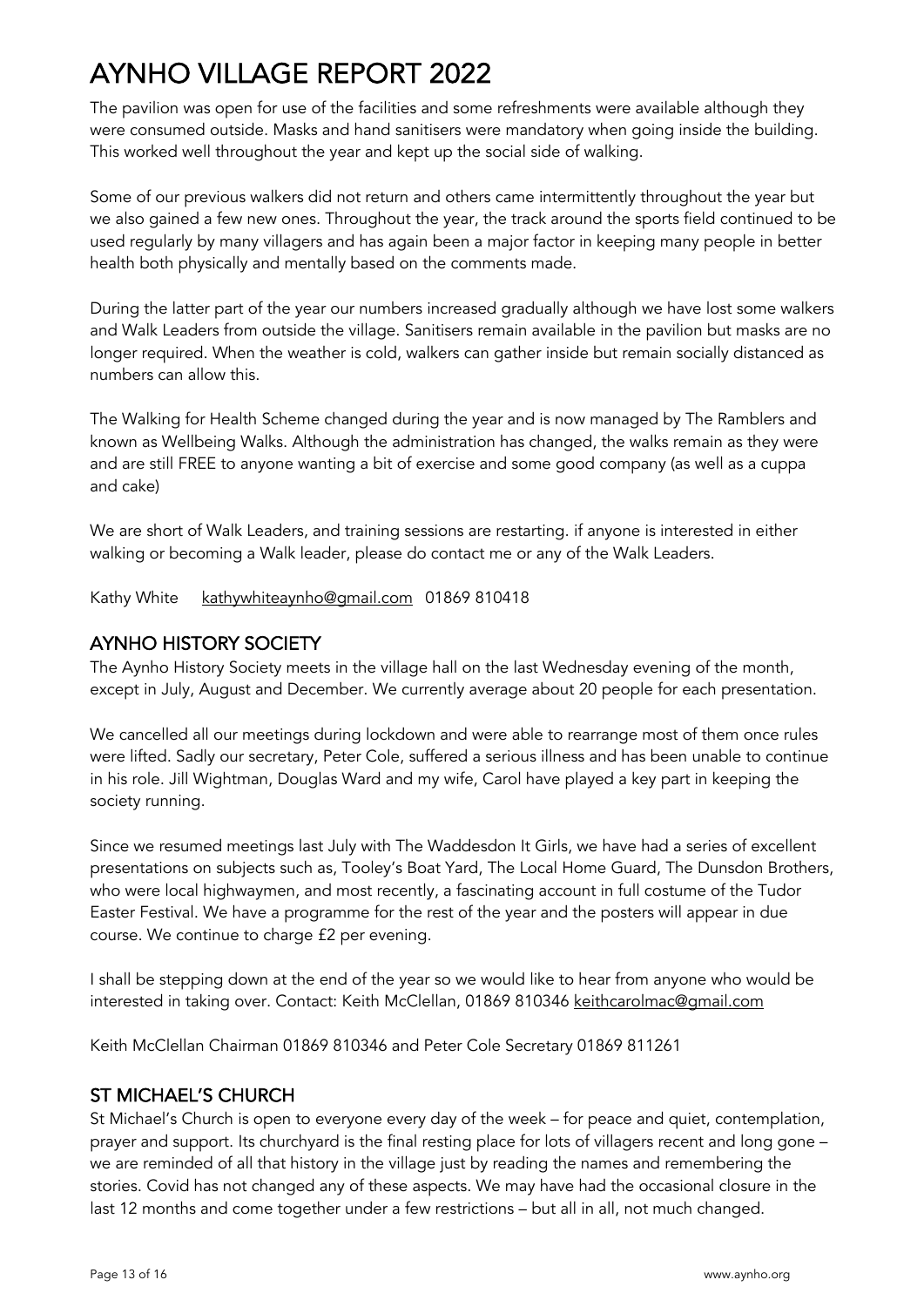Although we worship as a village (a parish) St Michael's is part of an overall Benefice which includes the neighbouring parishes of Croughton, Evenley, Hinton and Farthinghoe. There are services around all these churches each week but here in Aynho we have specific services on the first, second and fourth Sunday of the month. Rev. Sue Cooper has continued as Rector for the Benefice and lives in the Rectory in Aynho. Although she had to take time out due to health problems, we are fortunate that she has a good Ministry team around her in support and that she has recovered well.

In the Church we have an open baptism policy in which children and adults are baptised as part of the main worship of the family of the church; this includes a communion. We have an open confirmation policy which encourages and supports children to receive communion before confirmation. In 2021 we had 5 children and one adult baptised and 2 adult confirmations. Through young parishioners with families, we have managed to maintain a great little "Sunday Club" for the 7-year-olds and younger who have the potential for doing more things than the lovely drawings they do each Sunday, not to mention their contribution to the feeling of life in the church. All so appreciated by our relatively elderly congregation of worshippers. We will strive to give these young children more in 2022. All children are welcomed into the Church.

We had one marriage but no blessings in the year and held 2 funeral services and 3 interments of ashes. We held successful services to celebrate the key feasts of Easter and Christmas, with a Carol Service involving Christingles in the church. Mothering Sunday, Harvest Festival and Remembrance Sunday were well supported.

St Michael's Church enjoys a local bell ringing team, led by Peter Phillips, the Tower Captain; they have rung for weddings and as a touring group ring fortnightly in practice. We are looking for additional ringers if anyone is interested. We are very lucky to have our long-standing organist, Sybil Stevens, assisted by Graham Gibbs and Jonathan Clinch on big occasions. We are grateful for all who given their time and skill.

The actual Church building is in overall good condition. We are thinking that we can postpone a roof replacement for another decade – as it is only 100 years old this year! But we have decided to replace the heating system which is more than 100 years old. This is a big project costing in the region of £200,000 and our aim is for it to be completed by the autumn of 2023.

Churchwardens Andrew Bellamy and Kathy White

#### AYNHO VILLAGE HALL

This past year has been an exciting one for the Village Hall. All our pre-covid regular bookings have returned and the overall usage remains very healthy. Grants have enabled us to invest in the facilities.

The new kitchen is looking good, as is a new shed for storage. We've carried out electrical works updating some of the wiring and upgraded the wifi network to take full advantage of the free connection that Gigaclear kindly provide to the community. In the main hall we've installed a new projector in the ceiling and a surround sound system with subwoofer. In the backroom we've installed a large TV which has come in particularly handy for meetings. Shortly we'll go live with a new online booking system which should make it easier for people to check availability and make quick bookings.

Thanks go to Lorraine and Phil for their stints as booking secretary, and to Amanda Limb, who is currently in the role. Many thanks also to Ray Willis for his ongoing support with safety and maintenance. Lastly, I'd like to thank Leslie Leighton (chairman) and Jeremy James (treasurer) for their ongoing commitment to making the hall's activities both sustainable and attractive.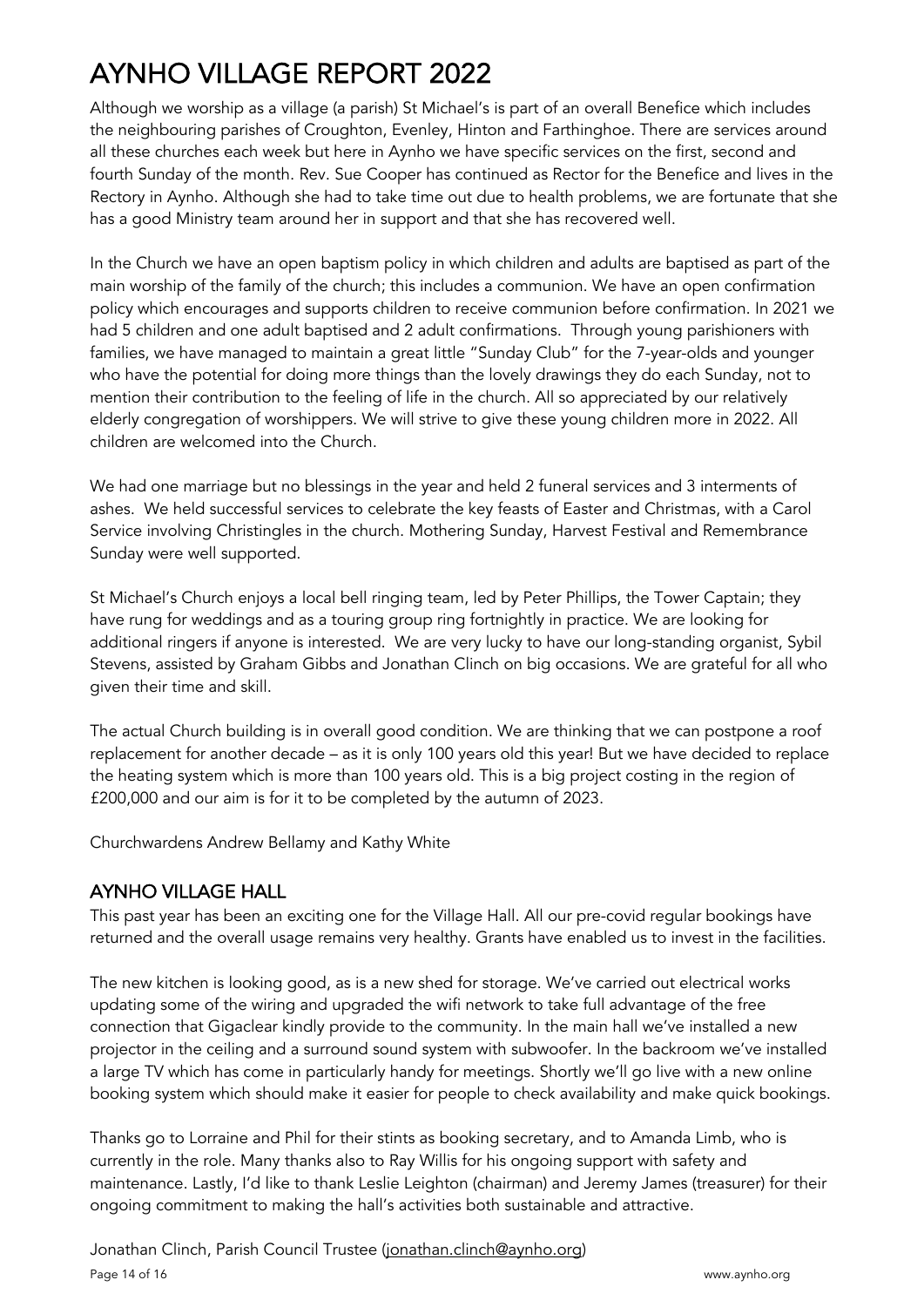### AYNHO WOMEN'S INSTITUTE

As we are all aware, Covid has affected so many things since it began in 2019 but thankfully, we did manage to meet in the Village Hall in February 2020 before the first lockdown and then had two meetings on the sports field in April and May 2021 followed in June by a garden get-together as everything began to open up again. However, all is now more or less back to normal and we're happy to report that since July 2021 we have again been holding our monthly evening meetings in the Village Hall, albeit with seating arrangements more spaced, and in the early months some mask wearing being called for.

The biggest problem we have had is getting speakers, as after the lockdowns many were too busy getting their businesses back on track so unwilling to give their talks. We have come to terms with these matters however, and so far have had two Aynho residents giving very informative and entertaining talks and three charity speakers; namely 'Dementia Active' a group that meets in local villages as well as ours, 'The Macula Society' which was set up as a result of the increasing occurrence and knowledge of certain eye conditions and 'Blood, Bikes and Babies' a volunteer group delivering emergency supplies of blood and breast milk out of normal working hours. As well as these we have had our annual Christmas lunch out and a fun evening with a Beetle Drive.

We have other plans for more social meetings in the future including our usual garden meeting, lunch out and not forgetting a re-scheduled Murder Mystery evening.

All in all, it is exciting that our WI life is getting back to normal; we are full of cheer for our future events and look forward to welcoming more to our meetings.

Aynho WI Committee

#### WINTER LUNCH CLUB (OCTOBER TO MARCH)

Post the worst of Covid, Winter Lunch Club was able to start up again over winter 21/22 (October-March). It was great to be able to welcome regulars and a few new faces back to the village hall for a homecooked meal at very reasonable cost and to hear the chat again, even a fab green Shamrock hat was worn on St Patrick's Day! It was recommended by the Environmental Health Dept at West Northants that a few Covid restrictions be put in place to keep everyone as safe as possible, eg restrict numbers to 22 in the back room, everyone had to book their place each week, ventilation, anti-bac hand gel etc. These arrangements worked well and with only one last minute cancellation of WLC ahead of Christmas (Omicrom was raging and I did not want to spoil Christmas for anyone) we made it through the winter!

After costs (hall hire and ingredients) the profit is being distributed as follows: donations of £500 each to Macmillan Cancer Support and Marie Curie have been made, once costed a maximum of £500 will go towards purchasing some portable A-frame Car Park signs for direction to village events and the remaining balance of £500 to the 'Help for Ukranians in Aynho' fund. This was a late addition to the list of recipients of WLC profit this year. I run WLC for the community and as a lot of lunches had been eaten to make a healthy amount of profit, everyone felt they would like to help the people of Ukraine who are suffering so terribly. Thank you to all who supported WLC and made the above possible.

I would also like to say a huge thank you to my wonderful new team of volunteers, Sheila, Ailsa, Glenwys and Shirie who helped front of house, with so many offers of help they were able to work a rota - WLC does not happen without such help!

Amanda Limb